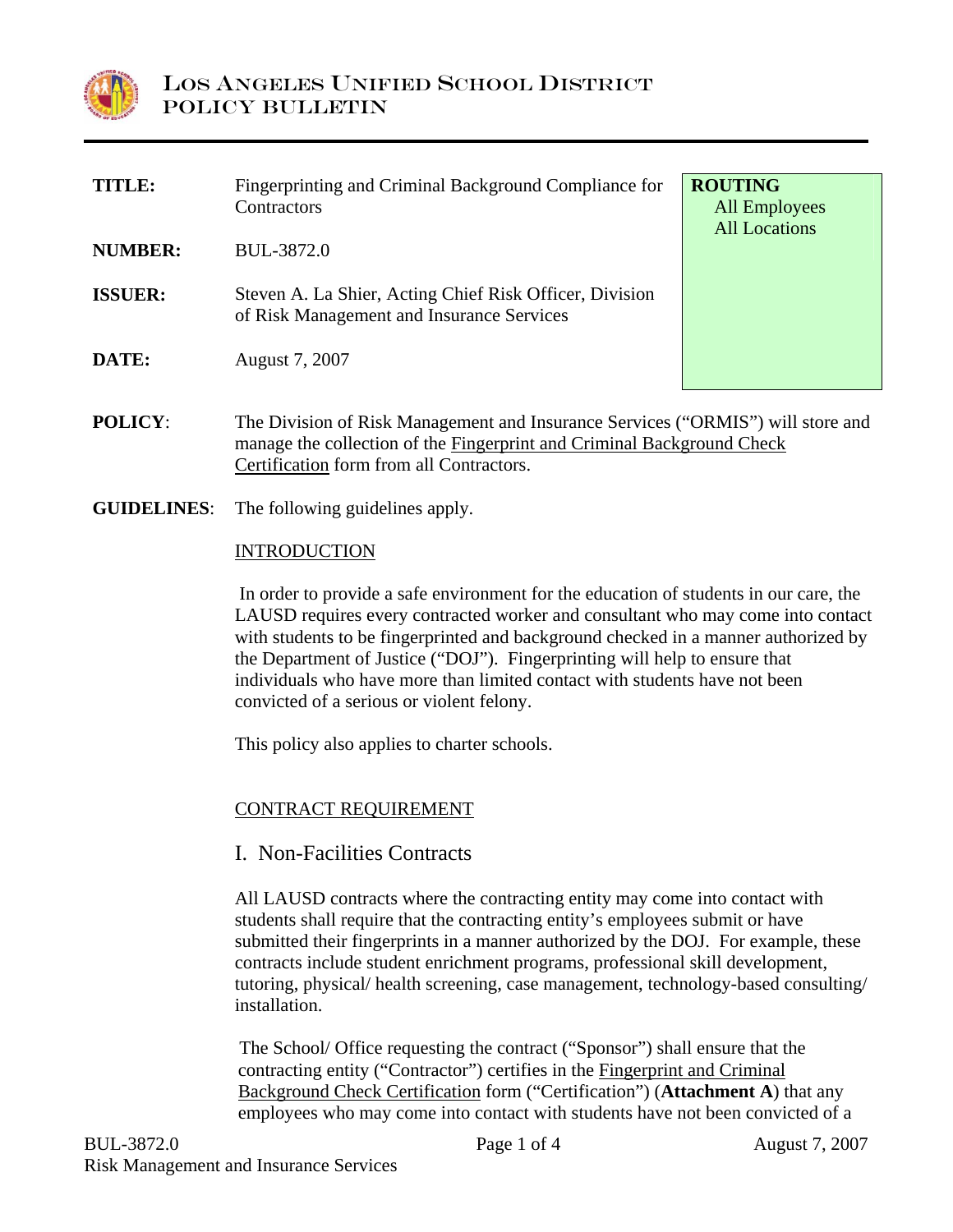

serious or violent felony as defined in Education Code 45122.1, unless the employee has received a certificate of rehabilitation and a pardon. The Certification shall be submitted to ORMIS.

ORMIS, The Office of General Counsel ("OGC"), and Procurement Services Group ("PSG") may also require a Contractor providing off-site services to students to comply with these requirements.

The fingerprinting requirements shall not apply if the Sponsor determines that the Contractor is providing services in an emergency or exceptional situation, such as when student health or safety is endangered or when repairs are needed to make school facilities safe and habitable.

Additionally, these requirements shall not apply if the Sponsor determines that the employees of the Contractor will have limited contact with students. Pursuant to Education Code 45125.1, in determining whether a contract employee has limited contact with students the following shall be considered in the totality of circumstances:

- (1) The length of time the contractors will be on school grounds;
- (2) Whether students will be in proximity with the site where the contractors will be working;
- (3) Whether the contractors will be working by themselves or with others.

Upon a determination that the Contractor's employee meets the limited contact requirement, the Sponsor shall take appropriate steps to protect the safety of any pupils that may come in contact with these employees in accordance with Education Code 45125.1.

# II. Facilities Contracts

For all LAUSD contracts for construction, reconstruction, rehabilitation or repair of a school facility where the employees of the entity will have more than limited contact with students, Facilities shall ensure the safety of the students by one or more of the following methods:

- (1) The installation of a physical barrier at the worksite to limit contact with students.
- (2) Continual supervision and monitoring of all employees of the entity by an employee of the entity whom the DOJ has ascertained has not been convicted of a violent or serious felony. The supervising employee shall submit his/her fingerprints to the DOJ pursuant to Education Code 45125.1.
- (3) Surveillance of employees of the entity by school personnel.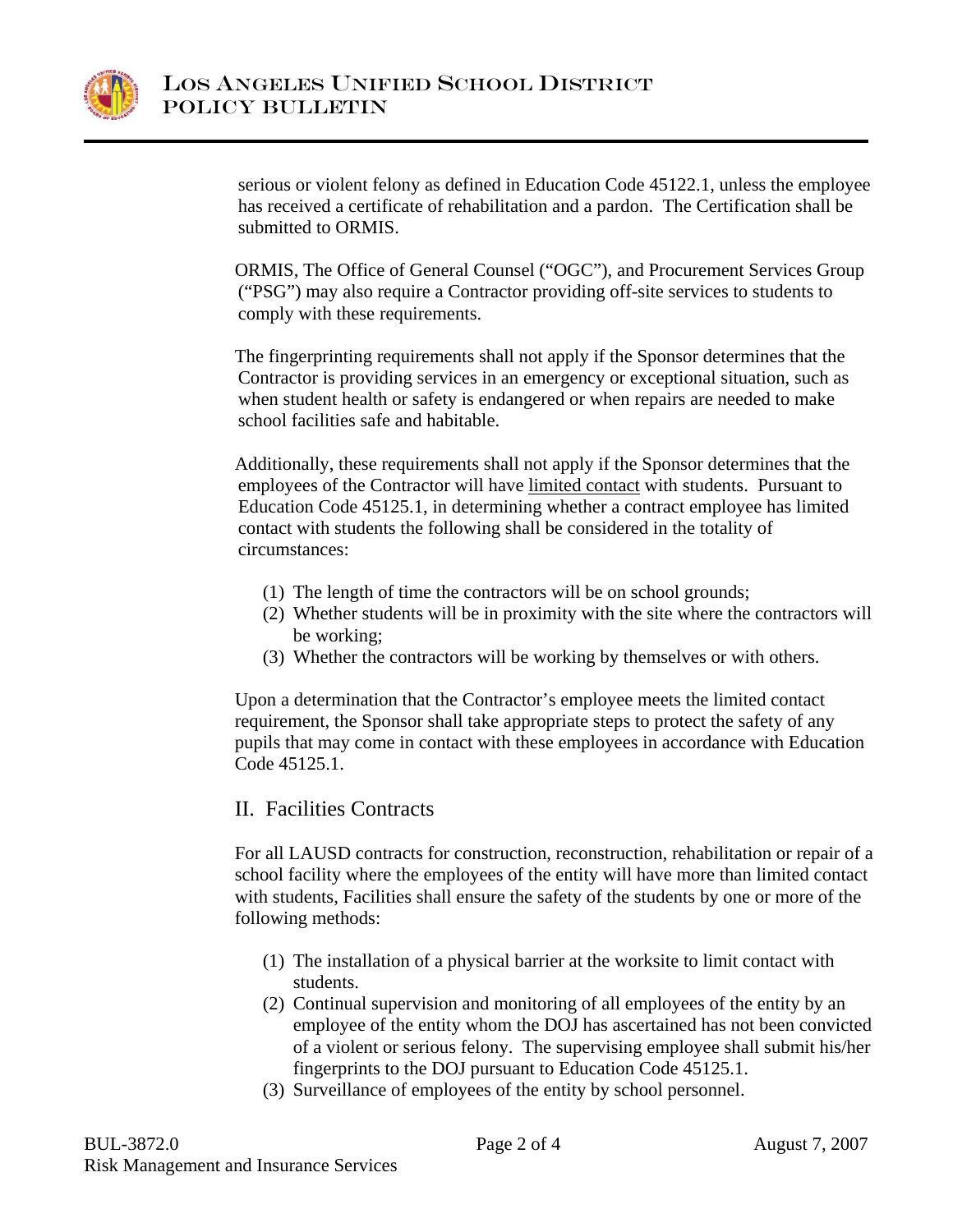

These requirements shall not apply if Facilities determines that the Contractor is providing construction, reconstruction, rehabilitation or repair services in an emergency or exceptional situation, such as when student health or safety is endangered or when repairs are needed to make school facilities safe and habitable. (Education Code 45125.2)

## PROCEDURES

1) A Certification form will be distributed by PSG or Facilities Contracts upon notice in the Request for Contract Action ("RFCA") (**Attachment C**) that the Contractor will have more than limited contact with students.

If an RFCA is not used, the Sponsor is responsible for ensuring that the Certification form is executed by the Contractor.

- 2) The Contractor will be responsible for completing a pre-executed California Department of Justice Request for Authorization to Receive State Summary Criminal History Information form ("Authorization Summary") (**Attachment B**). The Authorization Summary shall be pre-executed by PSG or Facilities Contracts before it is provided to the Contractor.
- 3) The Contractor is required to execute and return the Certification form to ORMIS, for the following reason(s):
	- (a) Once the Contractor has received the background check results from the DOJ. LAUSD will not receive any direct information from the DOJ; or,
	- (b) The Contractor qualifies for a justified waiver, as provided in the Certification form; or,
	- (c) The Contractor's employee(s) received a certificate of rehabilitation and a pardon.
- 4) ORMIS will confirm receipt of the Certification to PSG and Facilities Contracts and store the Certification form in its database.
- 5) ORMIS will provide a copy of the Certification form to the Sponsor.

## ADDITIONAL INFORMATION

Contractors may get instructions and forms required for fingerprinting services from the DOJ http://ag.ca.gov/fingerprints/agencies.php. The Authorization Summary shall be pre-executed by PSG or Facilities Contracts and must be submitted to the DOJ with the fingerprinting request. Fingerprinting services are available at most local police departments, sheriff's offices or any public applicant Live Scan site. To